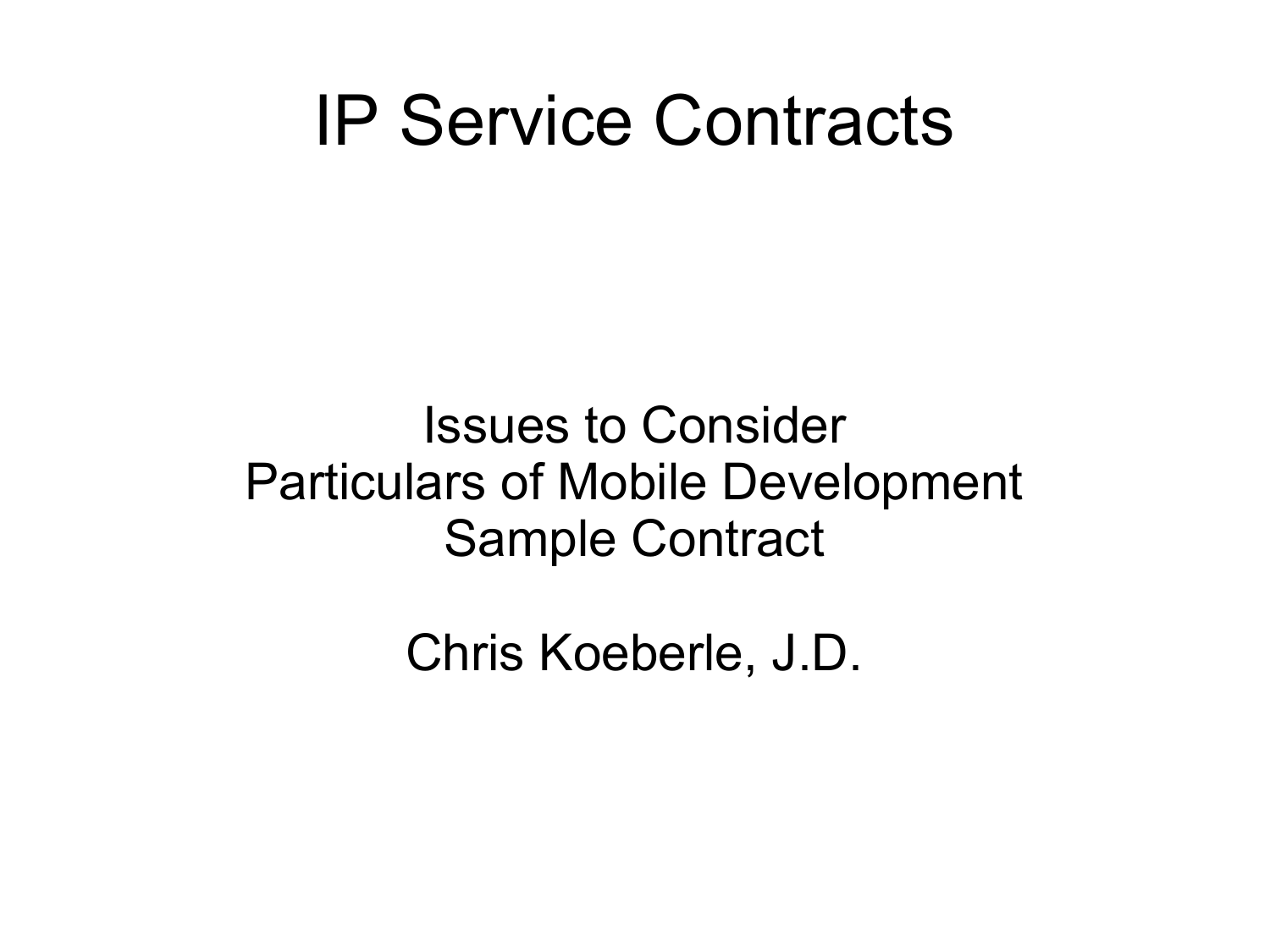### Why Form a Contract?

- Contracts facilitate commerce.
- Without a contract, trades must be simultaneous and instantaneous.
- Contracts let people allocate liability before things go wrong.
- Perhaps most importantly, contracts allow negotiations to take place while each party still believes they have something to gain.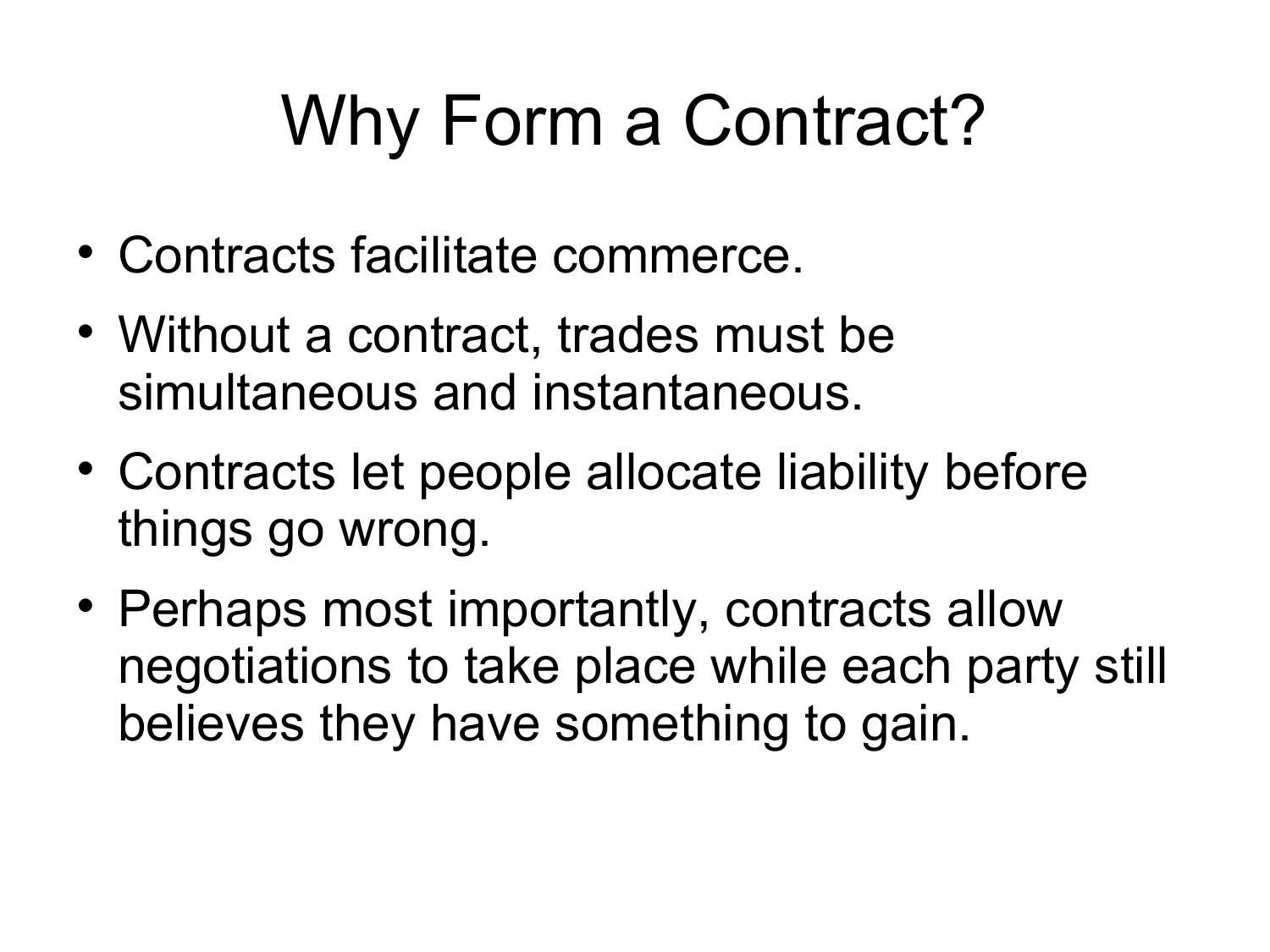## Why Sign a Written Contract?

- Oral contracts are binding, with some exceptions – but they're always a bad plan.
- Written contracts
	- are binding even when oral contracts wouldn't be.
	- provide firm evidence that all parties intended to form a contract.
	- give both parties a chance to contemplate what might go wrong.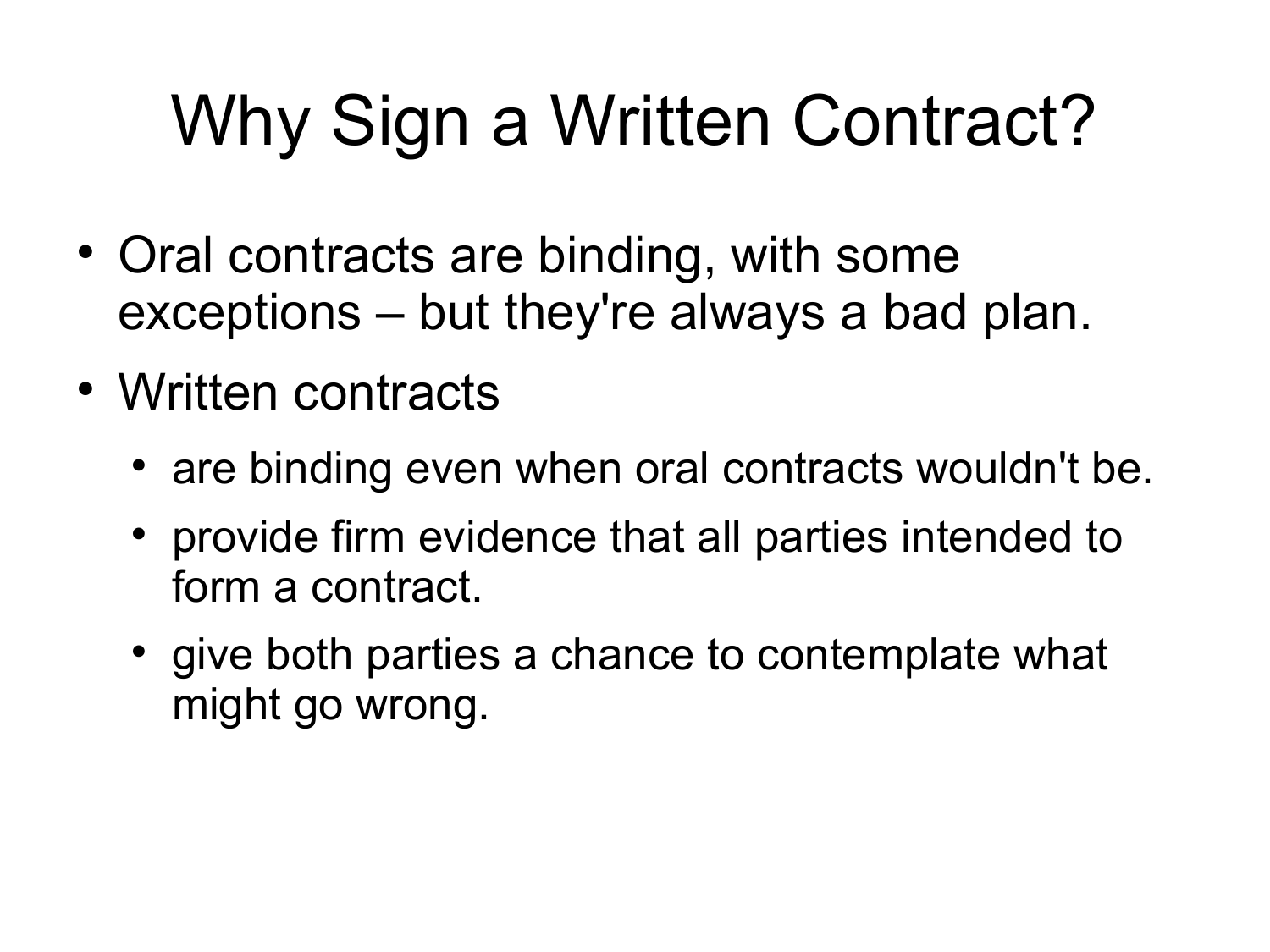# What Might Go Wrong? (1/2)

- One party might not perform.
	- Services or goods might not be provided.
	- The buyer might not pay on time.
- Others might object.
	- Creditors might seek to prevent payment.
	- App purchasers might be dissatisfied or sue.
	- Software might infringe on IP rights of others.
- Things might go too well.
	- Dispute over copyright or patent ownership.
	- Ongoing maintenance might last forever.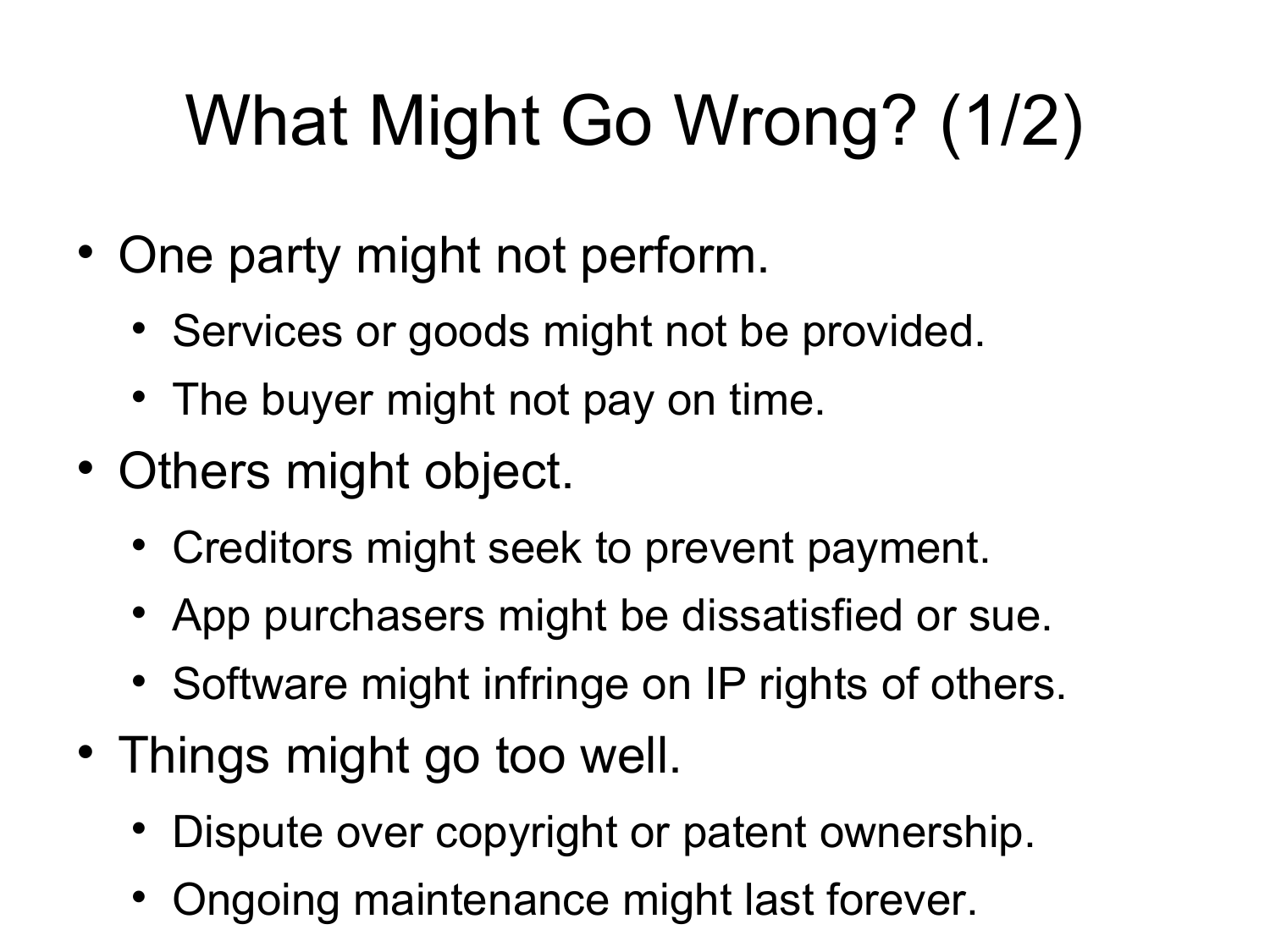## What Might Go Wrong? (2/2)

- The intent of the contact might become impossible to fulfill.
	- Apple may change their approval policies in such a way that an app can never be approved.
	- Android may fall victim to Oracle's lawsuit.
- One of the parties might get bought out.
- The parties might disagree about what was supposed to be done.
- The contract might become much more expensive than anticipated.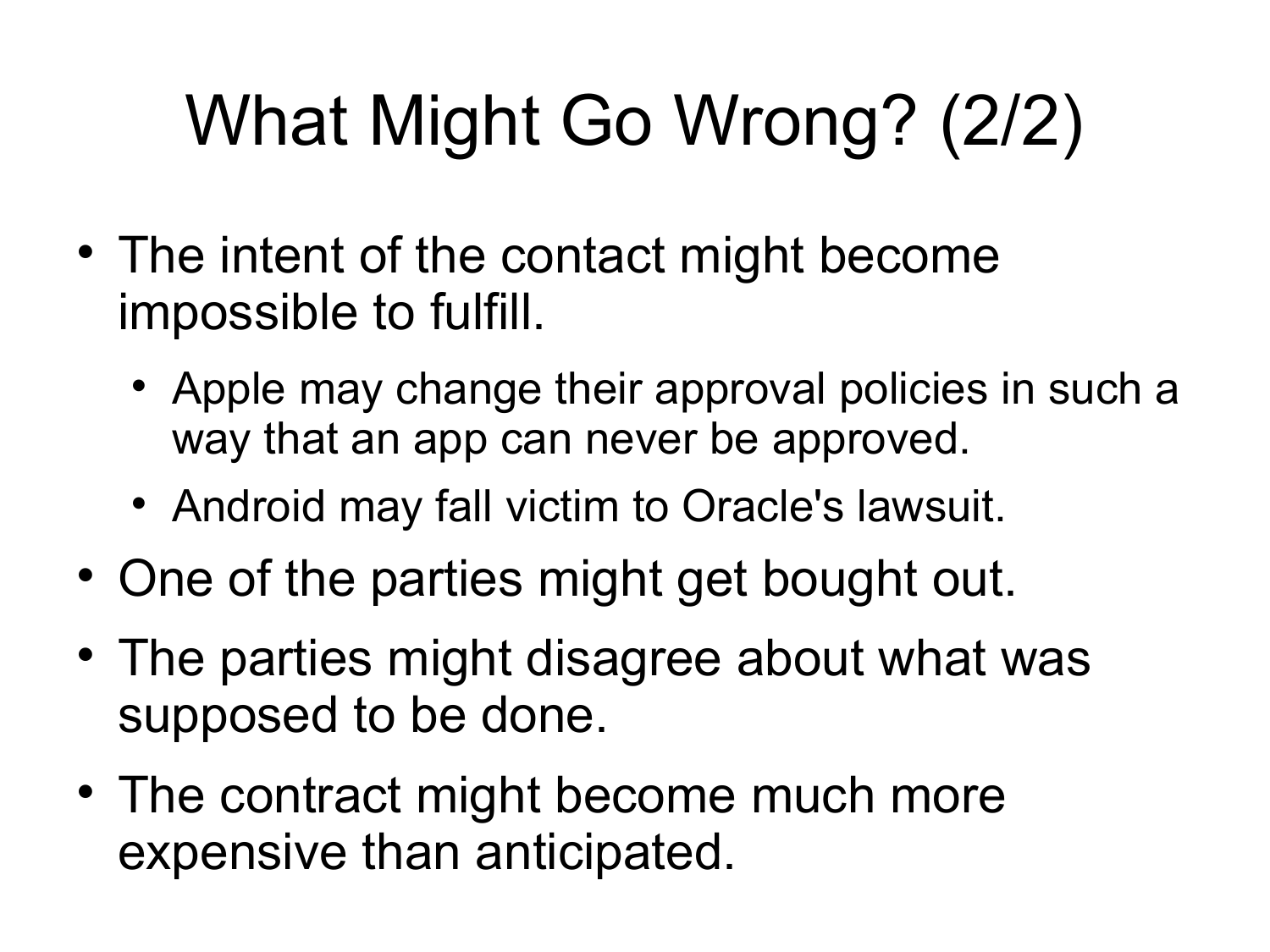#### Who Writes the Contract?

- Ideally, a contract is written by an attorney who carries malpractice insurance retained by the party with more money.
- If the contract is ambiguous, it will be interpreted to the benefit of the party who did **not** write it.
- Form contracts are helpful, but be cautious:
	- Minor changes to language can be disastrous.
	- It's not always obvious who benefits from a clause.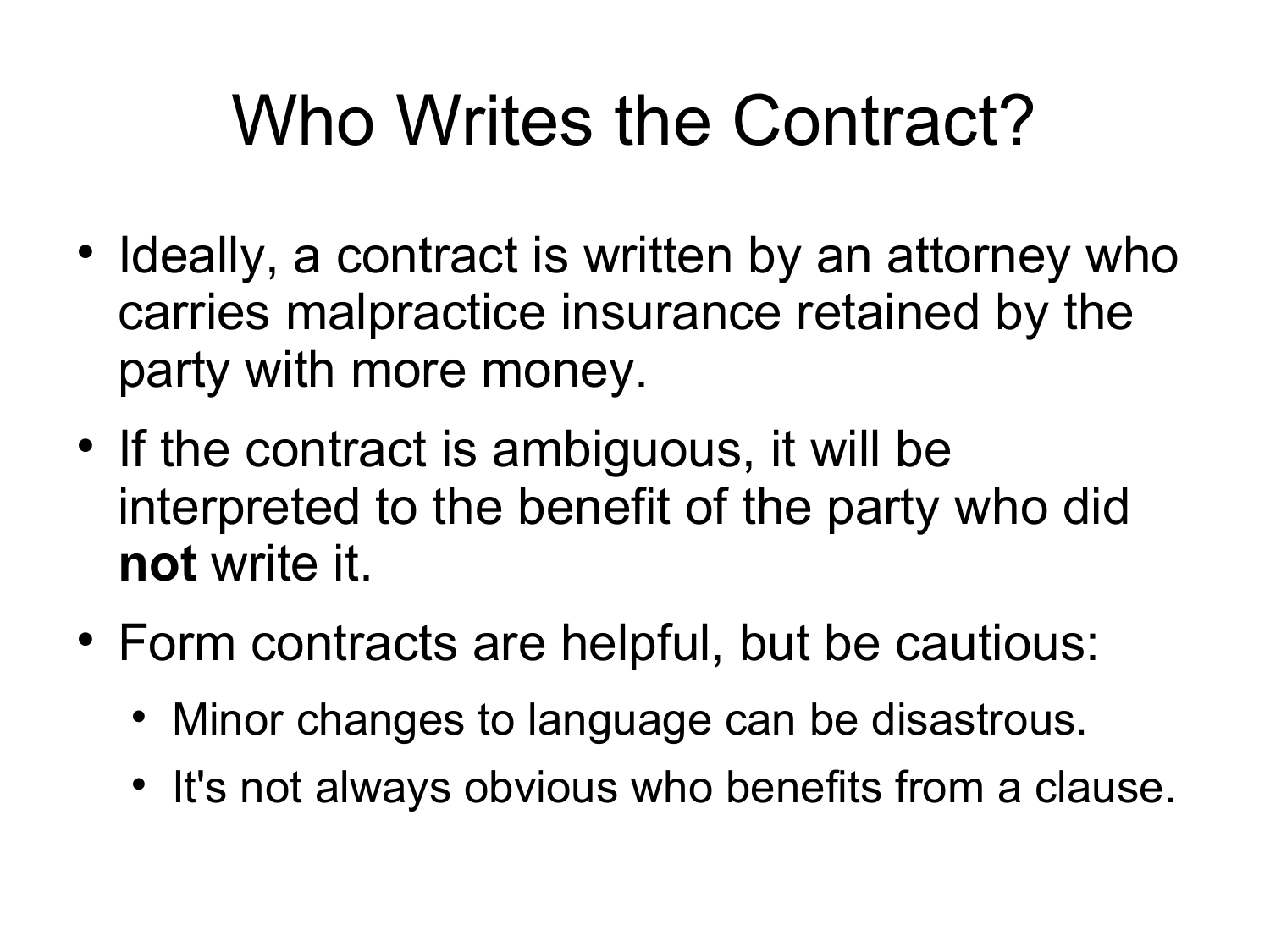#### Ensuring Performance

- The contract should specify what each party must do, and what happens if they fail.
	- It's best to be as specific as possible about duties.
	- It's also best to specify remedies.
		- − If you can put a dollar amount on it, that's best.
		- − If not, the remedy should be something the court can order. Courts can order people to hand over property, but generally can't order them to do work.
- Related sections: 1.1, 1.4, 1.7, 2, 3, 4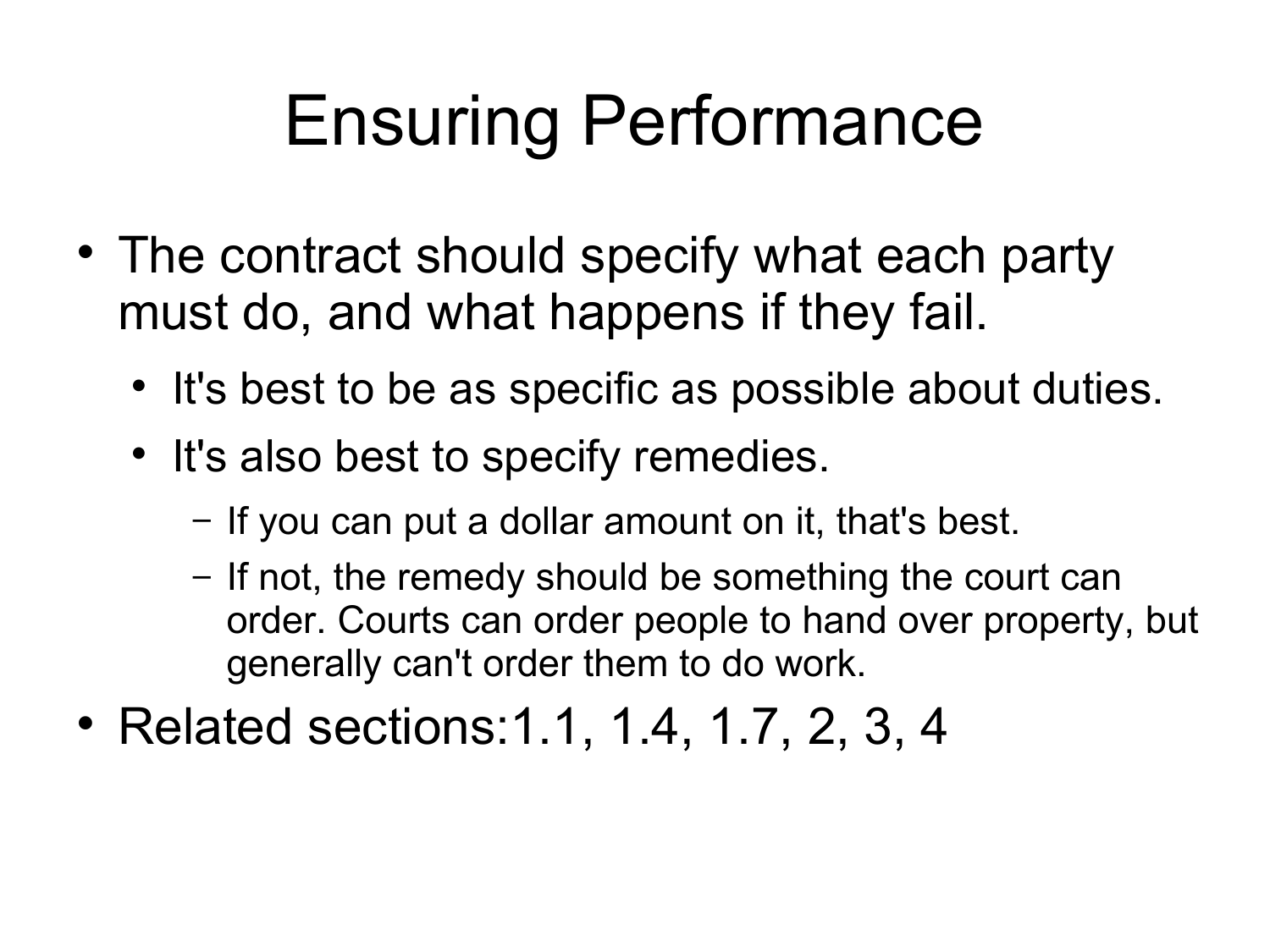## Getting it Done Right (1/2)

- If they don't say anything, contracts are likely to create implicit warranties.
	- These warranties often favor the buyer.
	- Tangible products carry more warranties.
	- Some implicit warranties cannot be disclaimed in all jurisdictions.
	- It's still best to attempt to disclaim all warranties.
- Related sections: 7, 8, 9, 13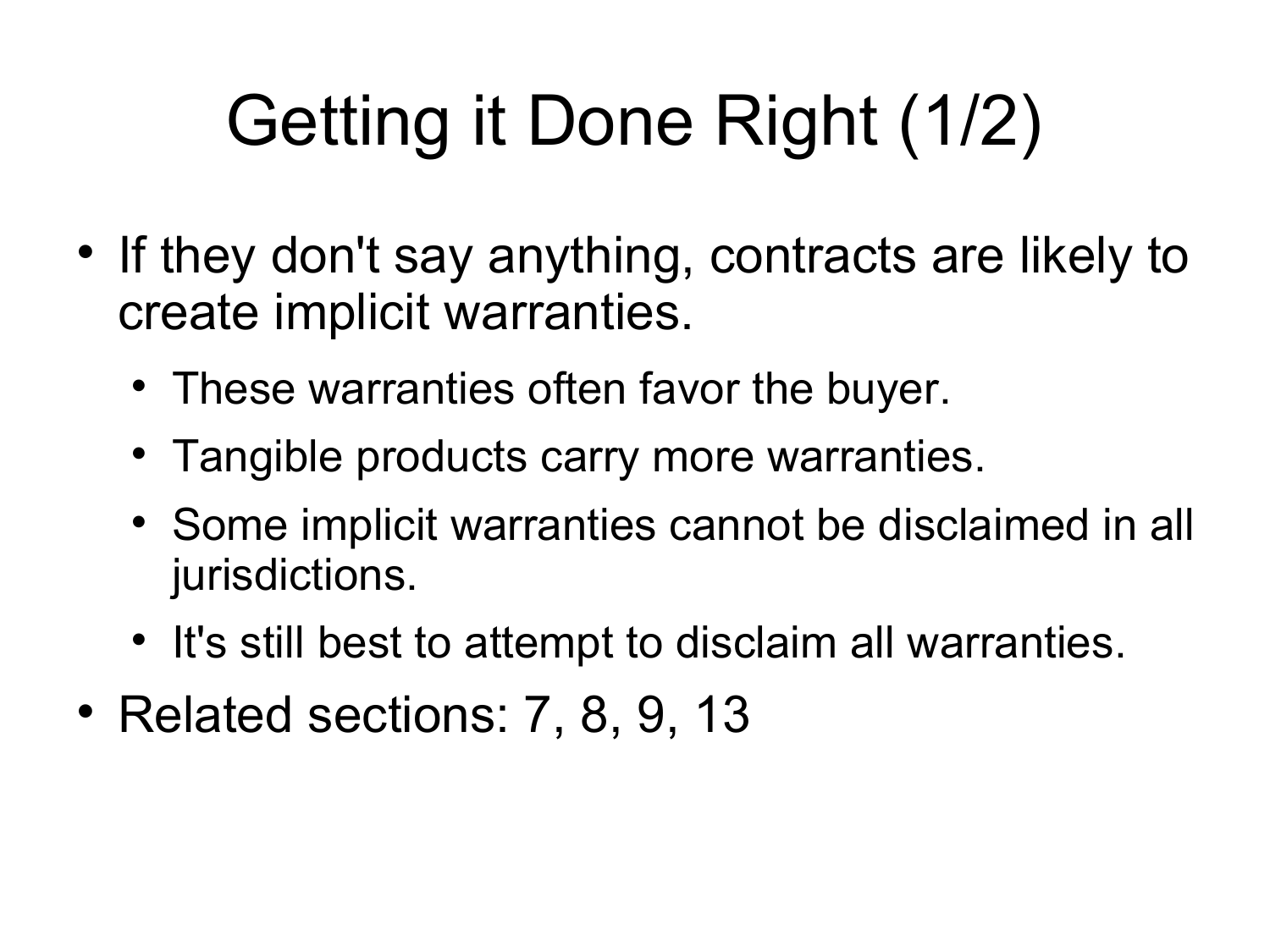## Getting it Done Right (2/2)

- For software development, it's better to specify how defects will be addressed.
	- It's difficult to define "defect." If an app meets all the specifications, but incidentally deletes the entire contact list, is it "defective"?
	- Developers would prefer a narrow definition, as in the sample contract.
	- No one intends to ship a product with defects, but should rare intermittent crashes in limited circumstances prevent final approval?
- Related sections: 1.2, 4.4, 4.5, 4.8, 9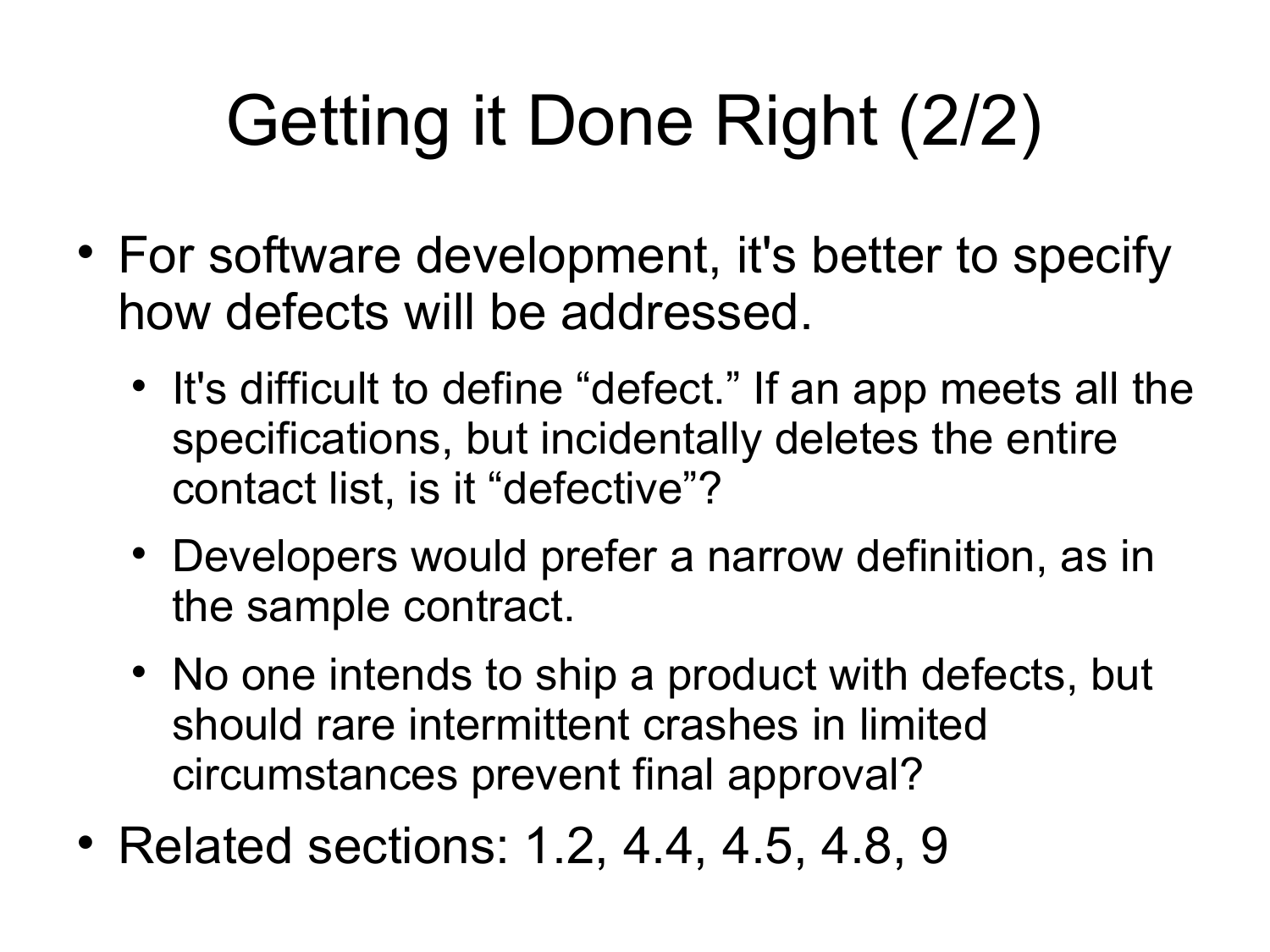## Getting it Done on Time (1/2)

- The contract must specify not just a deadline, but what happens if the deadline is not met.
- Late payments generally just accrue late payment fees, and allow development to stop.
- On a fixed price contract, delayed payment and termination of contract may be enough to ensure prompt performance by developer.
- Hourly contracts may need additional incentives to meet schedules.
- Related Sections: 1.5, 2.7, 4.7, 4.8, 4.9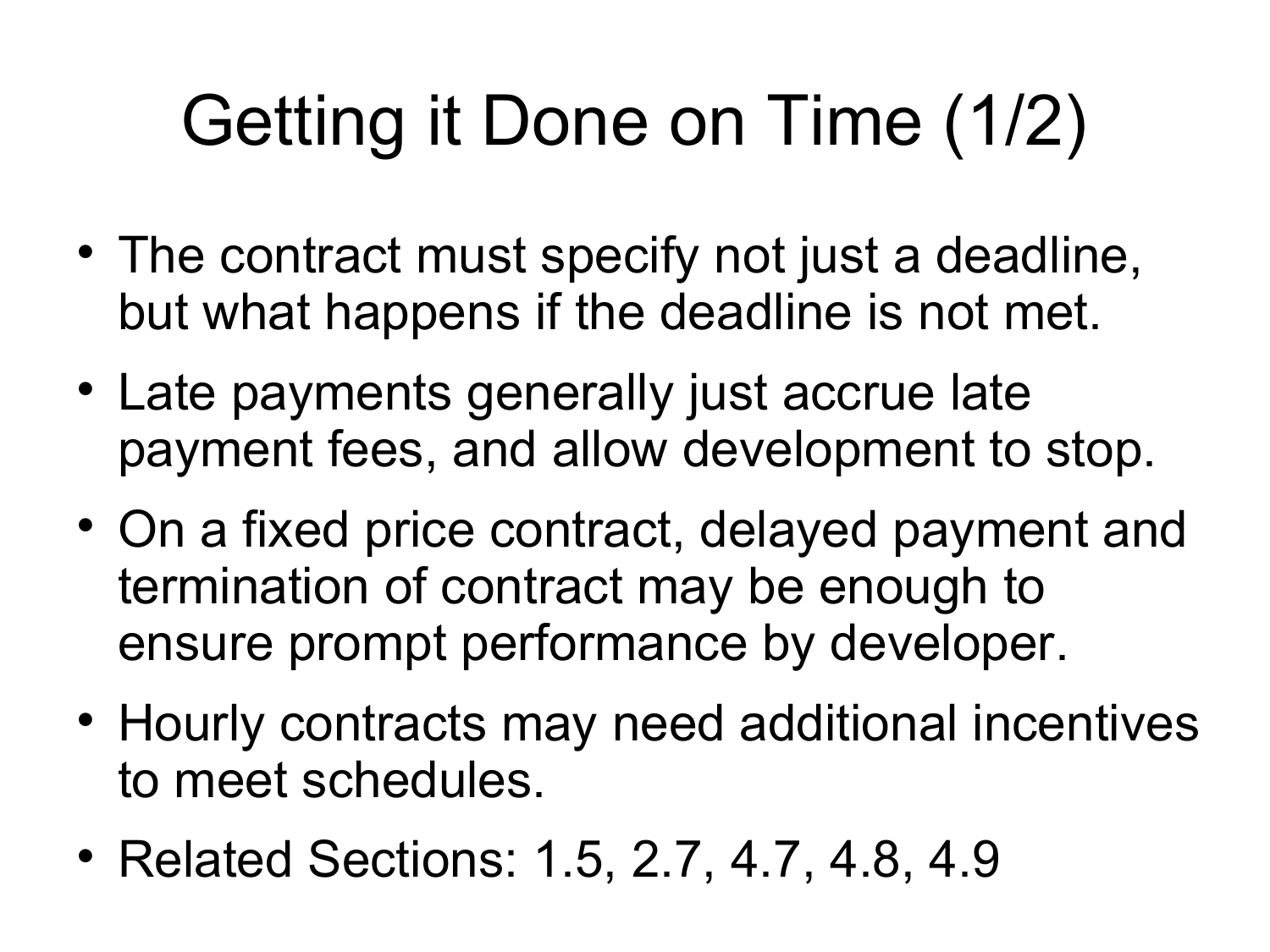### Getting it Done on Time (2/2)

- Many development contracts involve two phases – developing the specification, and then writing the application to that specification.
- This can be handled with two separate contracts, or by attaching the specifications and schedule to the executed contract once they're approved.
- Related Sections: 3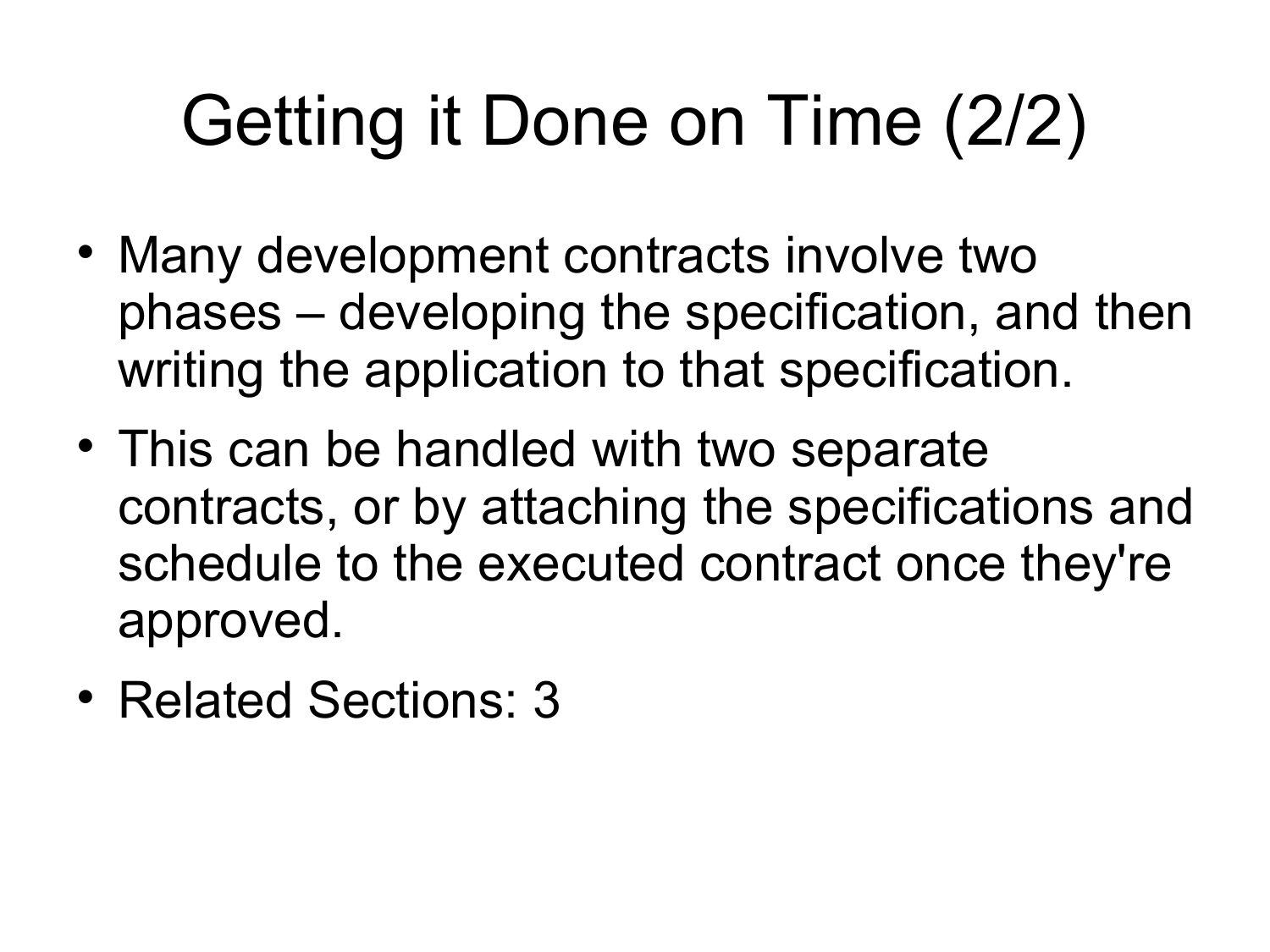### Bringing it to Market

- For mobile app development, the contract should specify who will maintain the app on the relevant markets.
- On the iPhone store, the contract must account for the possibility that the app will not be approved immediately – or ever.
- Any mobile development contract ought to contemplate the possibility that the product will be rendered obsolete.
- Related Sections: 2.1, 4.6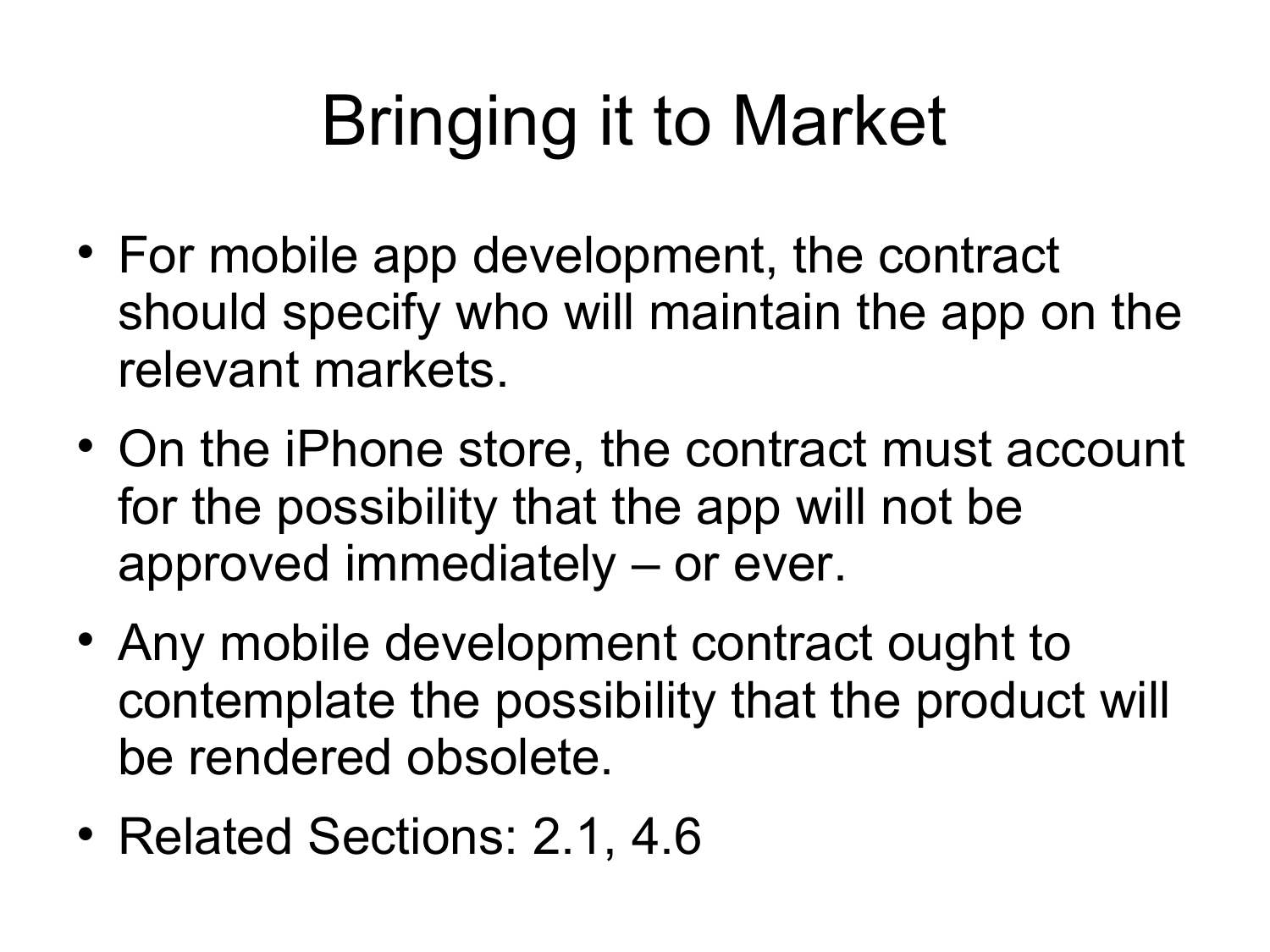#### Who Owns What?

- Mobile development can involve copyright, patent, trademark, and trade secrets. Contracts must spell out the rights in each of these.
- The easiest case is to treat all work as a work for hire, and assign all rights to the buyer.
- Often, the developer would prefer to retain rights to libraries and patentable inventions. Narrowly specifying what is included in the libraries may make this an easier sell.
- Related Sections: 1.3, 1.4, 5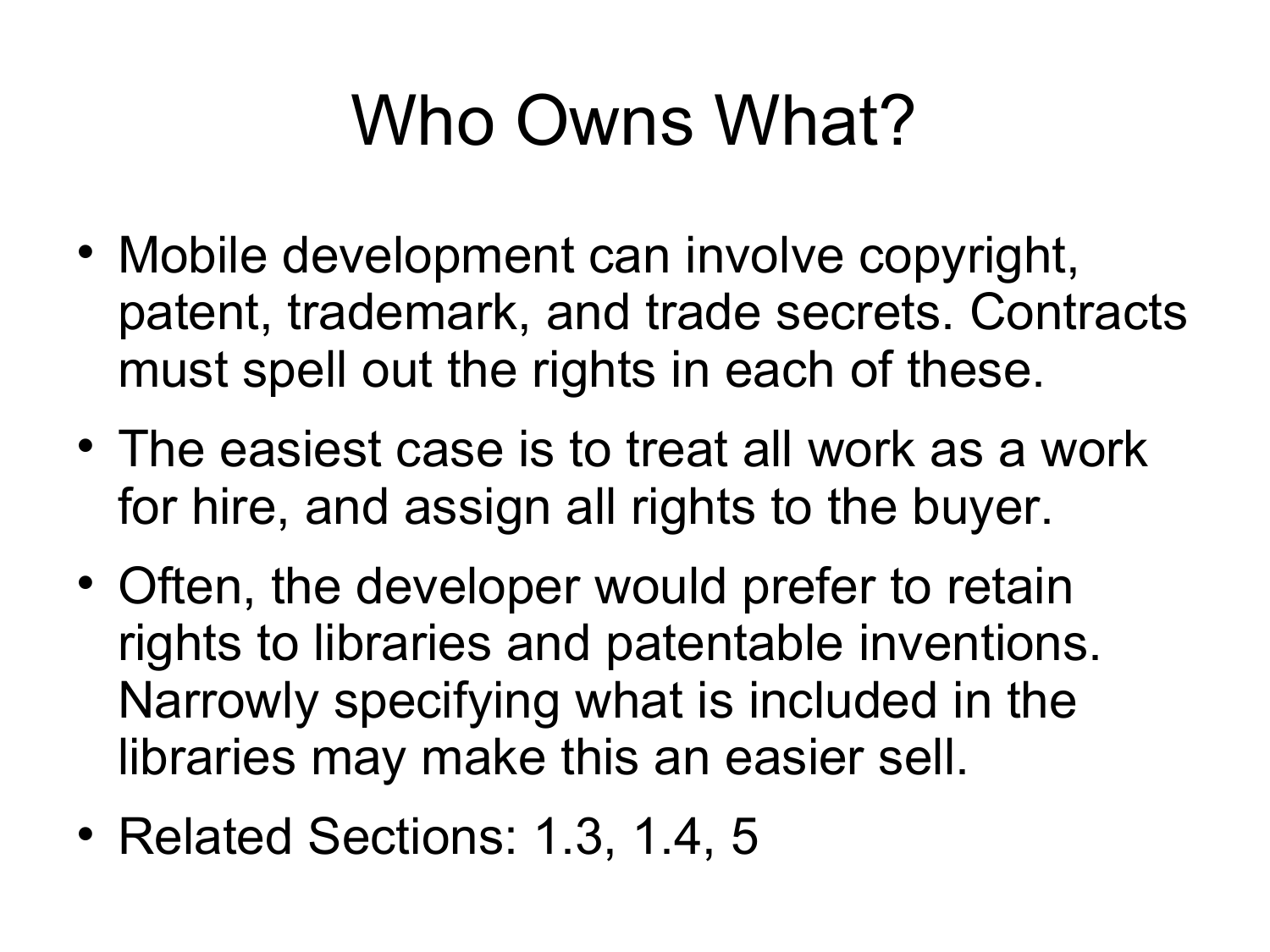## Third Parties (1/2)

- If third-party libraries will be used, the contract should detail who is responsible for misuse of those libraries. This might be the buyer.
- The contract should detail what types of lawsuits each party is responsible for and allow that party to participate in its own defense.
- Unexpected situations should be allowed to fall through the cracks – blanket transfer of liability is almost certainly a bad plan.
- Related Sections: 8, 9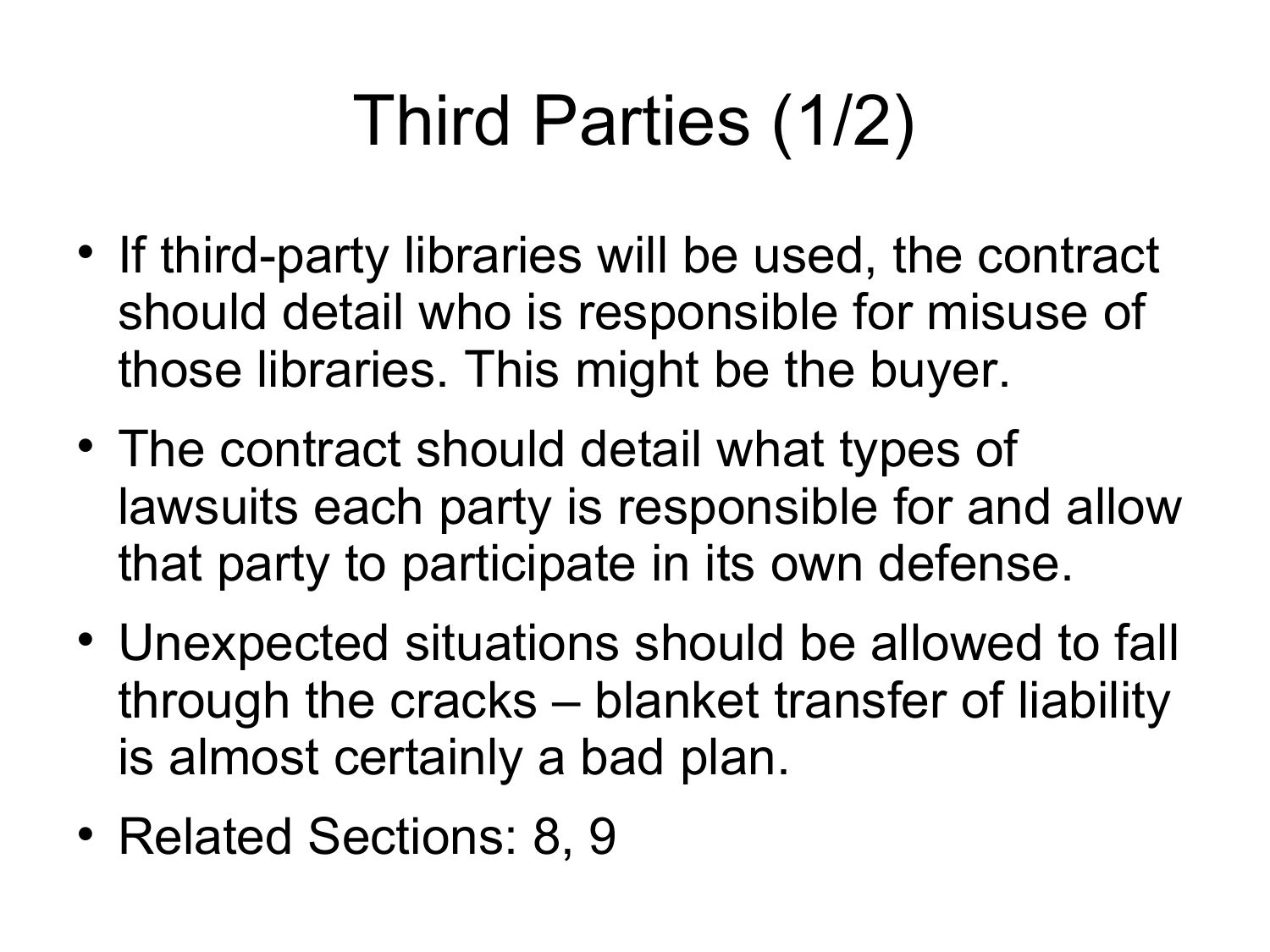## Third Parties (2/2)

- For commercially released apps, the end user is also a third party to the contract.
	- Both the buyer and the developer could conceivably be liable to an end user.
	- Unless one party wholly indemnifies the other against end-user complaints, both parties have an interest in a EULA.
	- Even a well-drafted EULA is unlikely to be effective against a minor.
- Related Sections: 9.3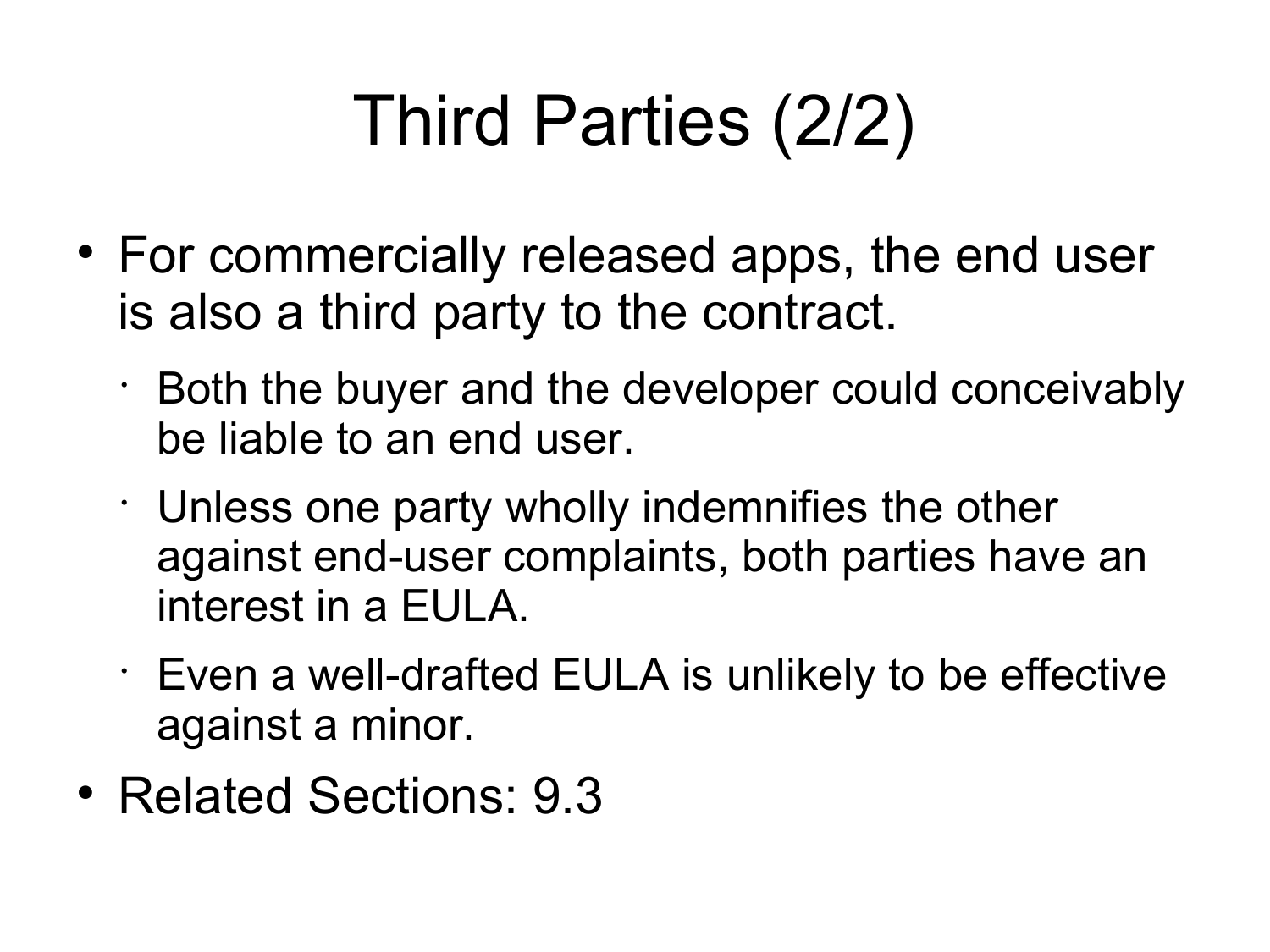### **Money**

- Even if the intent is for the estimate to be a firm estimate, it's best to include a section similar to 2.2 which allows the developer to ask for more money – this allows the contract to go forward if something unforeseen arises.
- For apps which will be sold to consumers, compensation on a percentage basis might make sense. Be careful with this language – be clear if the percentage is taken before or after the market takes its percentage.
- Related Sections: 1.8, 2, 4.3, 11.1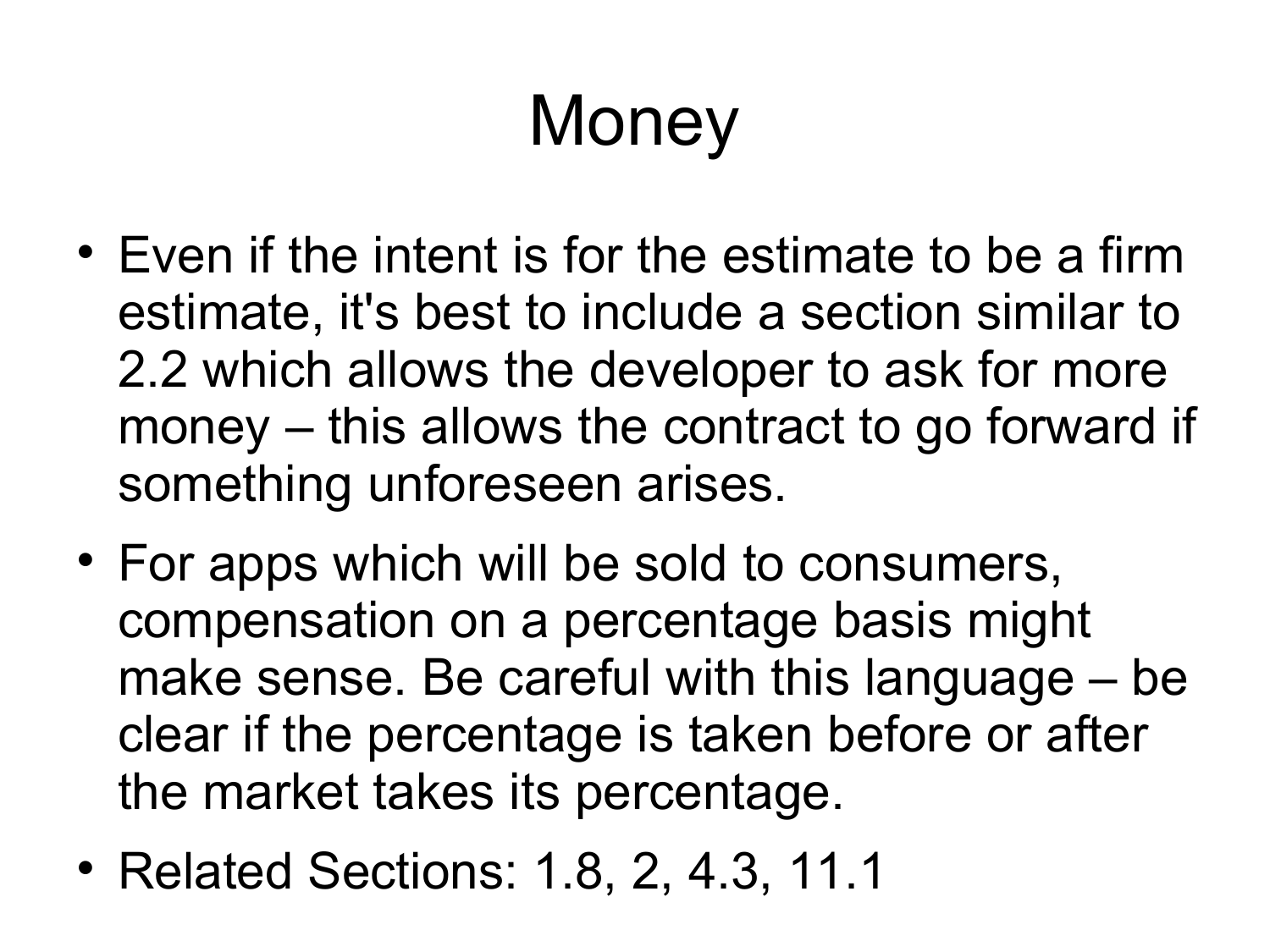#### **Confidentiality**

- The existence of the contract, its terms, any IP that's needed to develop the product, and any IP created in the course of development may be kept confidential by one or both parties.
- Even if nothing is intended to be confidential, the parties should agree to return each others' proprietary information at the end of the contract.
- Related Sections: 10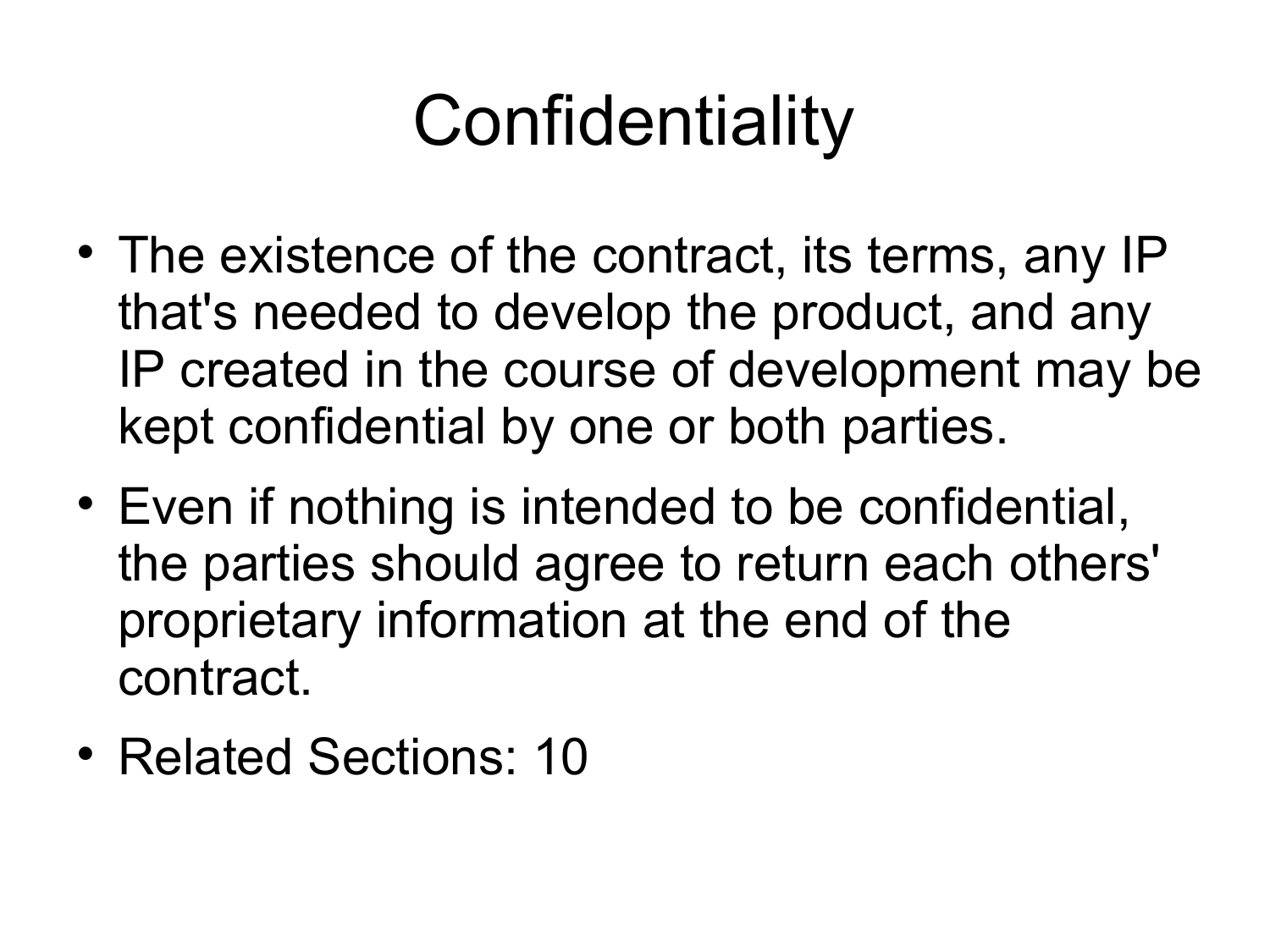#### Ongoing Maintenance

- From the developer's standpoint, the easiest way to handle it is to treat everything as a new enhancement or modification after final approval.
- With new operating systems and hardware appearing regularly, maintenance after final approval may be costly and involved.
- Third party libraries may also complicate ongoing maintenance.
- Related Sections: 4.2, 4.3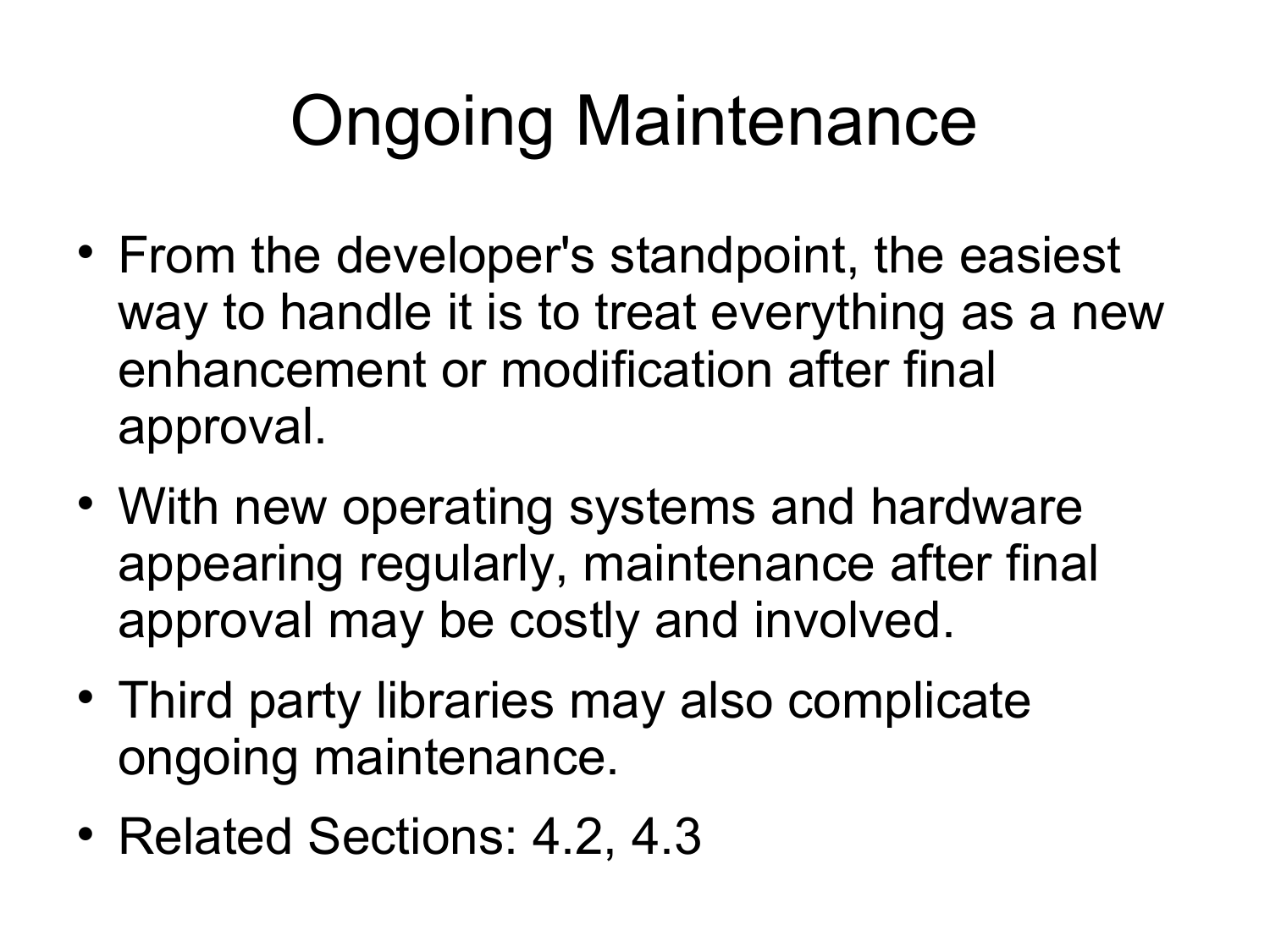#### Miscellaneous

- It's best to wrap up as many loose ends as possible.
	- Often, small items like CDs and printouts will change hands. It's best to account for these in the contract, as in section 6.
	- Both parties should require the other to state that they have the right to enter into the agreement, as in section 7.
- Any developer should disclaim lost profits, special and consequential damages, and reserve the right to mitigate damages, as in sections 9.1 and 8.4.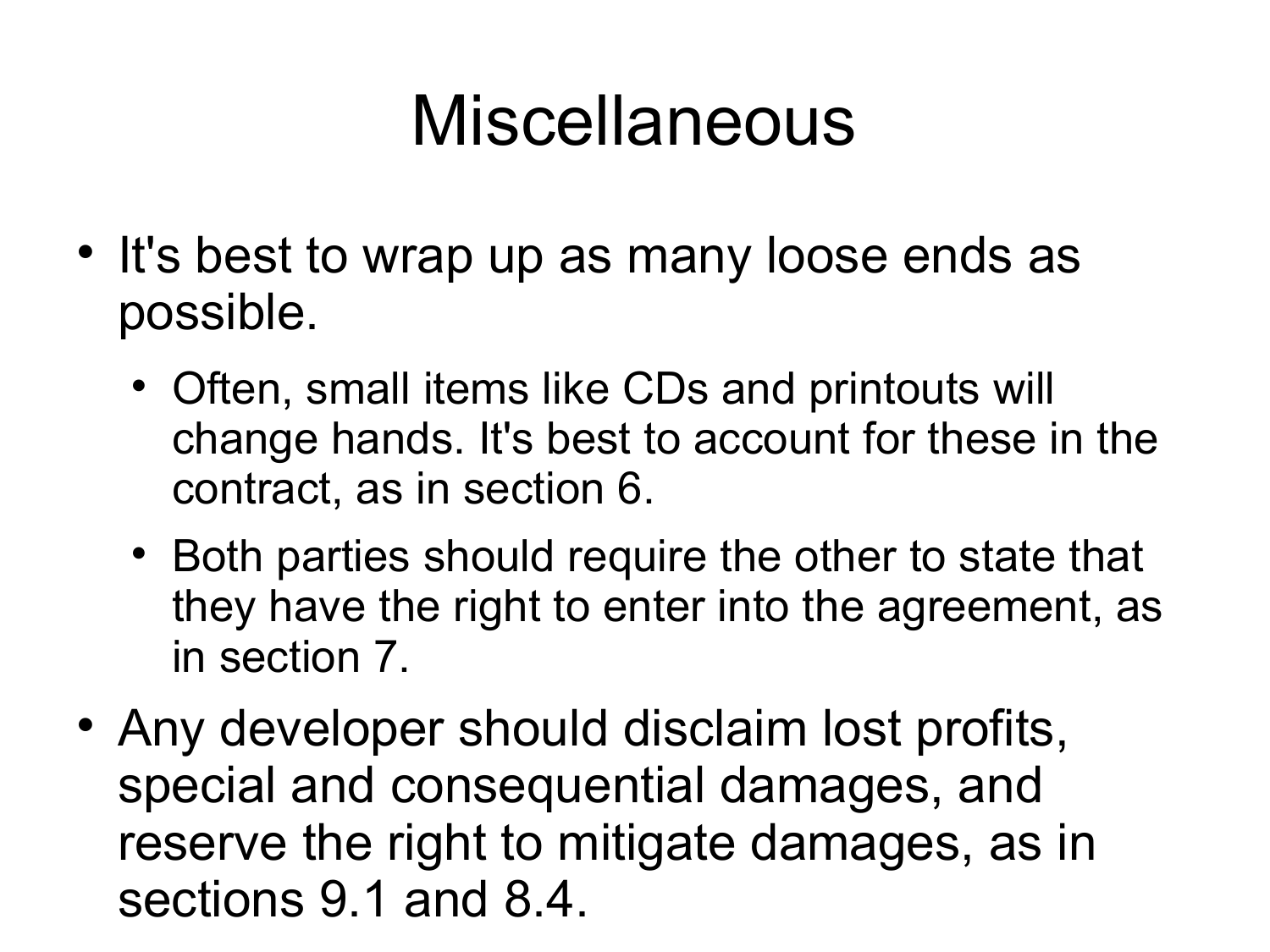### Parting Ways

- Any party who is paying money should have the right to terminate the agreement without cause, given sufficient notice, and a possible payment of a penalty.
- If one party breaches the contract, the other party should be allowed to terminate the contract and still seek other remedies.
- Don't assume that the buyer has to use the software or that the developer won't write other software.
- Related Sections: 2.5, 2.6, 11